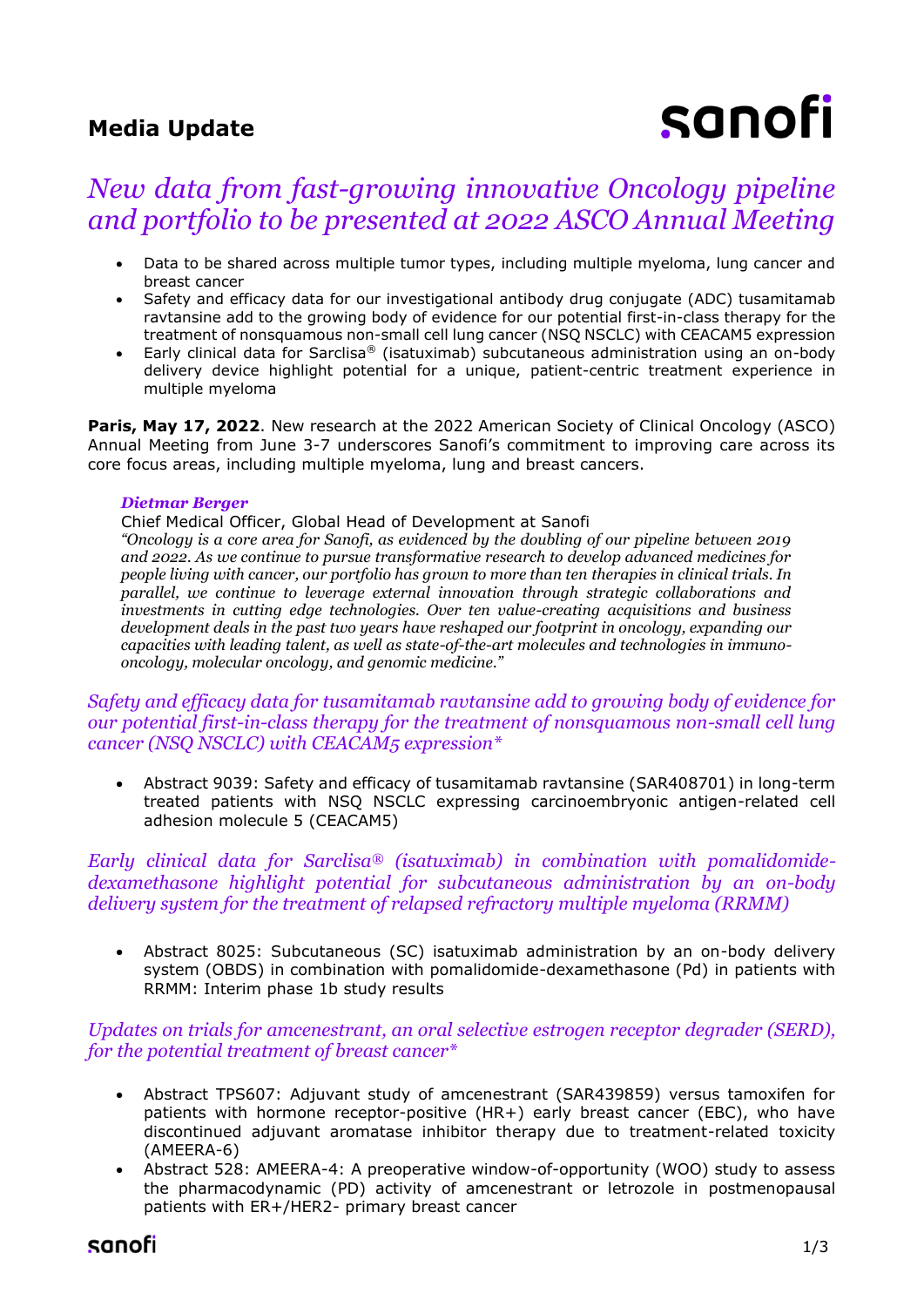#### *Biomarker research for SAR444881, a potential first-in-class anti-ILT2 monoclonal antibody\**

• Abstract 2571: Evaluation of pharmacodynamic and patient enrichment biomarkers for SAR444881, a first-in-class anti-ILT2 monoclonal antibody for cancer immunotherapy

## *Trial in progress for investigational use of Libtayo® (cemiplimab) in patients with highrisk cutaneous squamous cell carcinoma (CSCC)*

• Abstract TPS9592: C-POST protocol update: A Phase 3, randomized, double-blind study of adjuvant cemiplimab versus placebo post surgery and radiation therapy (RT) in patients with high-risk CSCC

Libtayo is being jointly developed by Sanofi and Regeneron under a global collaboration agreement.

#### *Safety and efficacy data for SAR439459, a transforming growth factor beta (TGF-β) inhibitor\**

• Abstract 2524: Safety and efficacy results from the expansion phase of the first-in-human study evaluating TGFβ inhibitor SAR439459 alone and combined with cemiplimab in adults with advanced solid tumors

#### *Immunogenomic analysis for IL-2-based immunotherapies\**

• Publication Only: Detailed immunogenomic analysis of high dose IL-2 pharmacodynamic effects: A benchmark for next-generation IL-2-based immunotherapies

## *Health economics and outcomes research in NSCLC*

• Publication Only: Insights into the advanced non-small cell lung cancer patient journey: Treatment decision-making, preferences, and quality of life considerations

Click [here](https://meetings.asco.org/abstracts-presentations/search?query=*&q=*&sortBy=AbstractBrowse&filters=%7B%22meetingTypeName%22:%5B%7B%22key%22:%22ASCO%20Annual%20Meeting%22%7D%5D,%22meetingYear%22:%5B%7B%22key%22:2022%7D%5D,%22presentationType%22:%5B%7B%22key%22:%22Abstract%20Presentation%22%7D,%7B%22key%22:%22Poster%22%7D,%7B%22key%22:%22Abstract%22%7D%5D%7D&size=50&intcmp=js_ascoorg_am_abstracts_site_meeting-carousel_042722__am-web-visitors__view-titles_aware_image-text_) to view these abstracts located in the ASCO Meeting Library.

\*These assets are currently under investigation and their safety and efficacy has not been fully evaluated by any health authority.

#### *About Sanofi*

We are an innovative global healthcare company, driven by one purpose: we chase the miracles of science to improve people's lives. Our team, across some 100 countries, is dedicated to transforming the practice of medicine by working to turn the impossible into the possible. We provide potentially life-changing treatment options and life-saving vaccine protection to millions of people globally, while putting sustainability and social responsibility at the center of our ambitions.

Sanofi is listed on EURONEXT: SAN and NASDAQ: SNY

#### *Media Relations*

**Sally Bain** | + 1 617 834 6026 | [sally.bain@sanofi.com](mailto:sally.bain@sanofi.com) **Kate Conway** | + 1 508 364 4931[| kate.conway@sanofi.com](mailto:kate.conway@sanofi.com)

#### *Investor Relations* **Eva Schaefer-Jansen** | + 33 7 86 80 56 39 | [eva.schaefer-jansen@sanofi.com](mailto:eva.schaefer-jansen@sanofi.com) **Arnaud Delépine** | + 33 6 73 69 36 93 | [arnaud.delepine@sanofi.com](mailto:arnaud.delepine@sanofi.com) **Corentine Driancourt** | + 33 6 40 56 92 21 | [corentine.driancourt@sanofi.com](mailto:corentine.driancourt@sanofi.com) **Felix Lauscher** | + 1 908 612 7239 | [felix.lauscher@sanofi.com](mailto:felix.lauscher@sanofi.com)

## sanofi